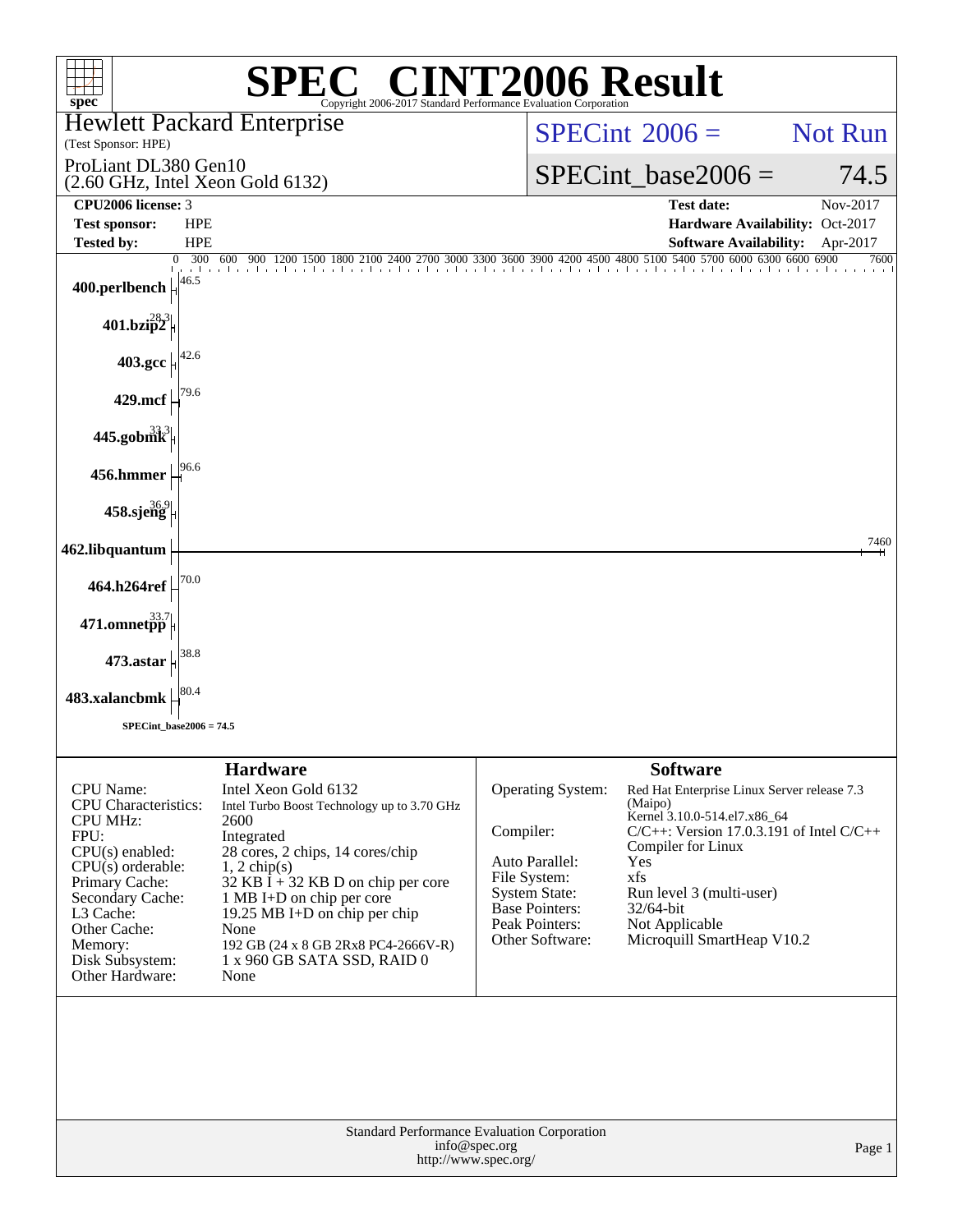

#### Hewlett Packard Enterprise

(Test Sponsor: HPE)

#### ProLiant DL380 Gen10

(2.60 GHz, Intel Xeon Gold 6132)

 $SPECint2006 =$  Not Run

## SPECint base2006 =  $74.5$

**[CPU2006 license:](http://www.spec.org/auto/cpu2006/Docs/result-fields.html#CPU2006license)** 3 **[Test date:](http://www.spec.org/auto/cpu2006/Docs/result-fields.html#Testdate)** Nov-2017 **[Test sponsor:](http://www.spec.org/auto/cpu2006/Docs/result-fields.html#Testsponsor)** HPE **[Hardware Availability:](http://www.spec.org/auto/cpu2006/Docs/result-fields.html#HardwareAvailability)** Oct-2017 **[Tested by:](http://www.spec.org/auto/cpu2006/Docs/result-fields.html#Testedby)** HPE **[Software Availability:](http://www.spec.org/auto/cpu2006/Docs/result-fields.html#SoftwareAvailability)** Apr-2017

### **[Results Table](http://www.spec.org/auto/cpu2006/Docs/result-fields.html#ResultsTable)**

|                                                                                                          | <b>Base</b>    |              |                |       |                |       | <b>Peak</b>    |              |                |              |                |              |
|----------------------------------------------------------------------------------------------------------|----------------|--------------|----------------|-------|----------------|-------|----------------|--------------|----------------|--------------|----------------|--------------|
| <b>Benchmark</b>                                                                                         | <b>Seconds</b> | <b>Ratio</b> | <b>Seconds</b> | Ratio | <b>Seconds</b> | Ratio | <b>Seconds</b> | <b>Ratio</b> | <b>Seconds</b> | <b>Ratio</b> | <b>Seconds</b> | <b>Ratio</b> |
| 400.perlbench                                                                                            | 210            | 46.6         | 210            | 46.5  | 210            | 46.4  |                |              |                |              |                |              |
| 401.bzip2                                                                                                | 341            | 28.3         | 341            | 28.3  | 342            | 28.3  |                |              |                |              |                |              |
| $403.\text{gcc}$                                                                                         | 189            | 42.6         | 189            | 42.6  | 190            | 42.5  |                |              |                |              |                |              |
| $429$ .mcf                                                                                               | 117            | 77.9         | 114            | 80.1  | <u>115</u>     | 79.6  |                |              |                |              |                |              |
| $445$ .gobmk                                                                                             | 315            | 33.3         | 315            | 33.3  | 315            | 33.3  |                |              |                |              |                |              |
| $456.$ hmmer                                                                                             | 96.6           | 96.6         | 96.6           | 96.6  | 96.8           | 96.4  |                |              |                |              |                |              |
| $458$ .sjeng                                                                                             | 328            | 36.9         | 328            | 36.9  | 328            | 36.9  |                |              |                |              |                |              |
| 462.libquantum                                                                                           | 2.76           | 7510         | 2.78           | 7460  | 2.85           | 7260  |                |              |                |              |                |              |
| 464.h264ref                                                                                              | 316            | 70.0         | 316            | 70.0  | 316            | 69.9  |                |              |                |              |                |              |
| 471.omnetpp                                                                                              | 185            | 33.7         | 185            | 33.7  | 187            | 33.5  |                |              |                |              |                |              |
| $473$ . astar                                                                                            | 181            | 38.8         | 181            | 38.7  | 181            | 38.8  |                |              |                |              |                |              |
| 483.xalancbmk                                                                                            | 85.8           | 80.4         | 85.9           | 80.4  | 85.8           | 80.4  |                |              |                |              |                |              |
| Results appear in the order in which they were run. Bold underlined text indicates a median measurement. |                |              |                |       |                |       |                |              |                |              |                |              |

### **[Operating System Notes](http://www.spec.org/auto/cpu2006/Docs/result-fields.html#OperatingSystemNotes)**

 Stack size set to unlimited using "ulimit -s unlimited" Transparent Huge Pages enabled by default Filesystem page cache cleared with: shell invocation of 'sync; echo 3 > /proc/sys/vm/drop\_caches' prior to run IRQ balance service was stop using "service irqbalance stop" Tuned-adm profile was set to Throughtput-Performance

### **[Platform Notes](http://www.spec.org/auto/cpu2006/Docs/result-fields.html#PlatformNotes)**

BIOS Configuration: Intel Hyperthreading set to Disabled Thermal Configuration set to Maximum Cooling LLC Prefetcher set to Enabled LLC Dead Line Allocation set to Disabled Stale A to S set to Disabled Memory Patrol Scrubbing set to disabled Workload Profile set to General Peak Frequency Compute Energy/Performance Bias set to Maximum Performance Workload Profile set to Custom NUMA Group Size Optimization set to Flat Uncore Frequency scaling set to Auto Sysinfo program /home/cpu2006/config/sysinfo.rev6993 Revision 6993 of 2015-11-06 (b5e8d4b4eb51ed28d7f98696cbe290c1) running on DL380Gen10 Tue Nov 7 00:35:25 2017

 This section contains SUT (System Under Test) info as seen by some common utilities. To remove or add to this section, see:

Continued on next page

Standard Performance Evaluation Corporation [info@spec.org](mailto:info@spec.org) <http://www.spec.org/>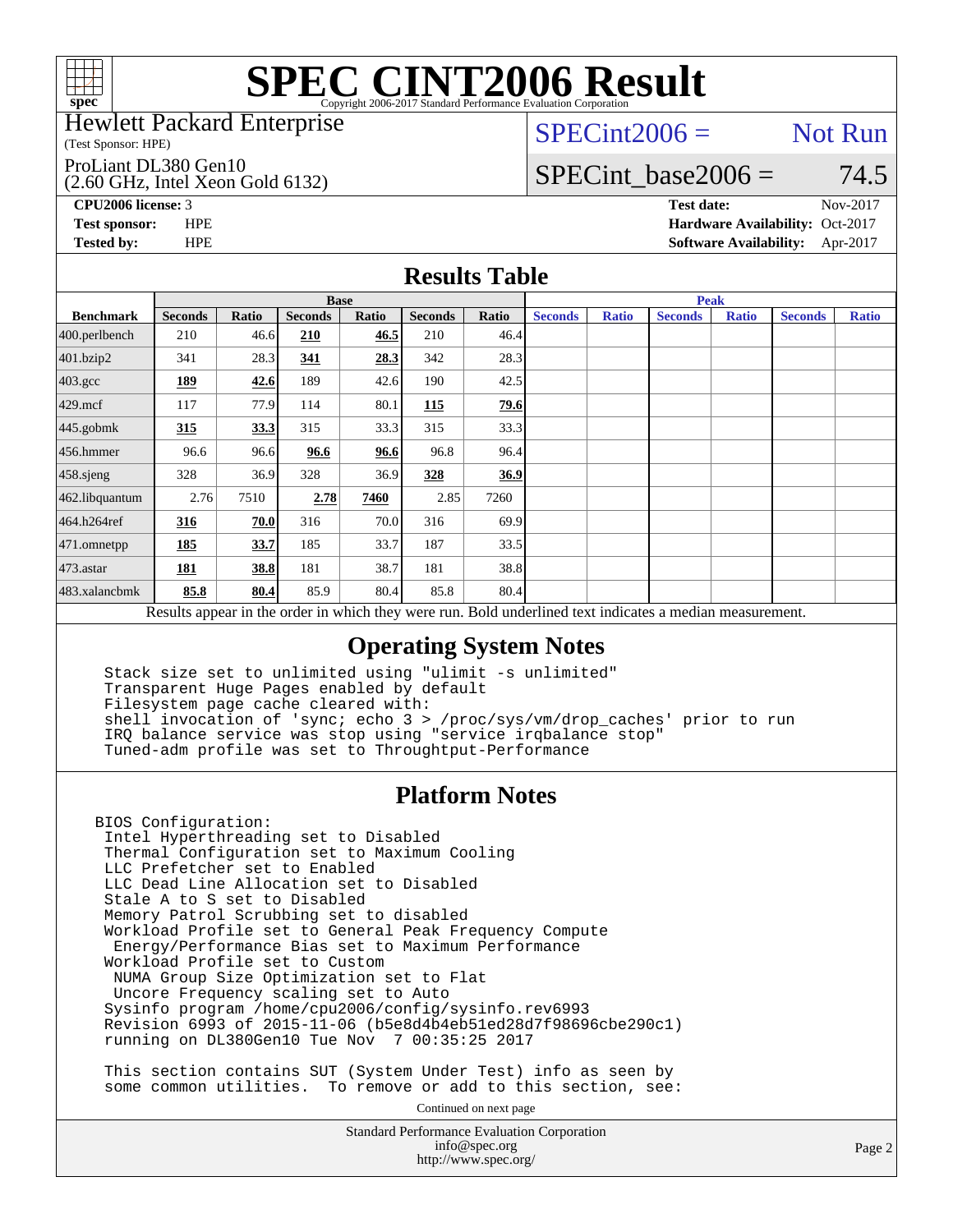

Hewlett Packard Enterprise

(Test Sponsor: HPE)

 $SPECint2006 =$  Not Run

(2.60 GHz, Intel Xeon Gold 6132) ProLiant DL380 Gen10

 $SPECTnt\_base2006 = 74.5$ 

#### **[CPU2006 license:](http://www.spec.org/auto/cpu2006/Docs/result-fields.html#CPU2006license)** 3 **[Test date:](http://www.spec.org/auto/cpu2006/Docs/result-fields.html#Testdate)** Nov-2017

**[Test sponsor:](http://www.spec.org/auto/cpu2006/Docs/result-fields.html#Testsponsor)** HPE **[Hardware Availability:](http://www.spec.org/auto/cpu2006/Docs/result-fields.html#HardwareAvailability)** Oct-2017 **[Tested by:](http://www.spec.org/auto/cpu2006/Docs/result-fields.html#Testedby)** HPE **[Software Availability:](http://www.spec.org/auto/cpu2006/Docs/result-fields.html#SoftwareAvailability)** Apr-2017

#### **[Platform Notes \(Continued\)](http://www.spec.org/auto/cpu2006/Docs/result-fields.html#PlatformNotes)**

 <http://www.spec.org/cpu2006/Docs/config.html#sysinfo> From /proc/cpuinfo model name : Intel(R) Xeon(R) Gold 6132 CPU @ 2.60GHz 2 "physical id"s (chips) 28 "processors" cores, siblings (Caution: counting these is hw and system dependent. The following excerpts from /proc/cpuinfo might not be reliable. Use with caution.) cpu cores : 14 siblings : 14 physical 0: cores 0 1 2 3 4 5 6 8 9 10 11 12 13 14 physical 1: cores 0 1 2 3 4 5 6 8 9 10 11 12 13 14 cache size : 19712 KB From /proc/meminfo<br>MemTotal: 197573244 kB HugePages\_Total: 0<br>Hugepagesize: 2048 kB Hugepagesize: From /etc/\*release\* /etc/\*version\* os-release: NAME="Red Hat Enterprise Linux Server" VERSION="7.3 (Maipo)" ID="rhel" ID\_LIKE="fedora" VERSION\_ID="7.3" PRETTY\_NAME="Red Hat Enterprise Linux Server 7.3 (Maipo)" ANSI\_COLOR="0;31" CPE\_NAME="cpe:/o:redhat:enterprise\_linux:7.3:GA:server" redhat-release: Red Hat Enterprise Linux Server release 7.3 (Maipo) system-release: Red Hat Enterprise Linux Server release 7.3 (Maipo) system-release-cpe: cpe:/o:redhat:enterprise\_linux:7.3:ga:server uname -a: Linux DL380Gen10 3.10.0-514.el7.x86\_64 #1 SMP Wed Oct 19 11:24:13 EDT 2016 x86\_64 x86\_64 x86\_64 GNU/Linux run-level 3 Nov 7 00:34 SPEC is set to: /home/cpu2006 Filesystem Type Size Used Avail Use% Mounted on<br>/dev/mapper/rhel-home xfs 839G 31G 808G 4% /home /dev/mapper/rhel-home xfs 839G Additional information from dmidecode: Warning: Use caution when you interpret this section. The 'dmidecode' program reads system data which is "intended to allow hardware to be accurately determined", but the intent may not be met, as there are frequent changes to hardware, firmware, and the "DMTF SMBIOS" standard. BIOS HPE U30 09/29/2017 Memory: Continued on next page

> Standard Performance Evaluation Corporation [info@spec.org](mailto:info@spec.org) <http://www.spec.org/>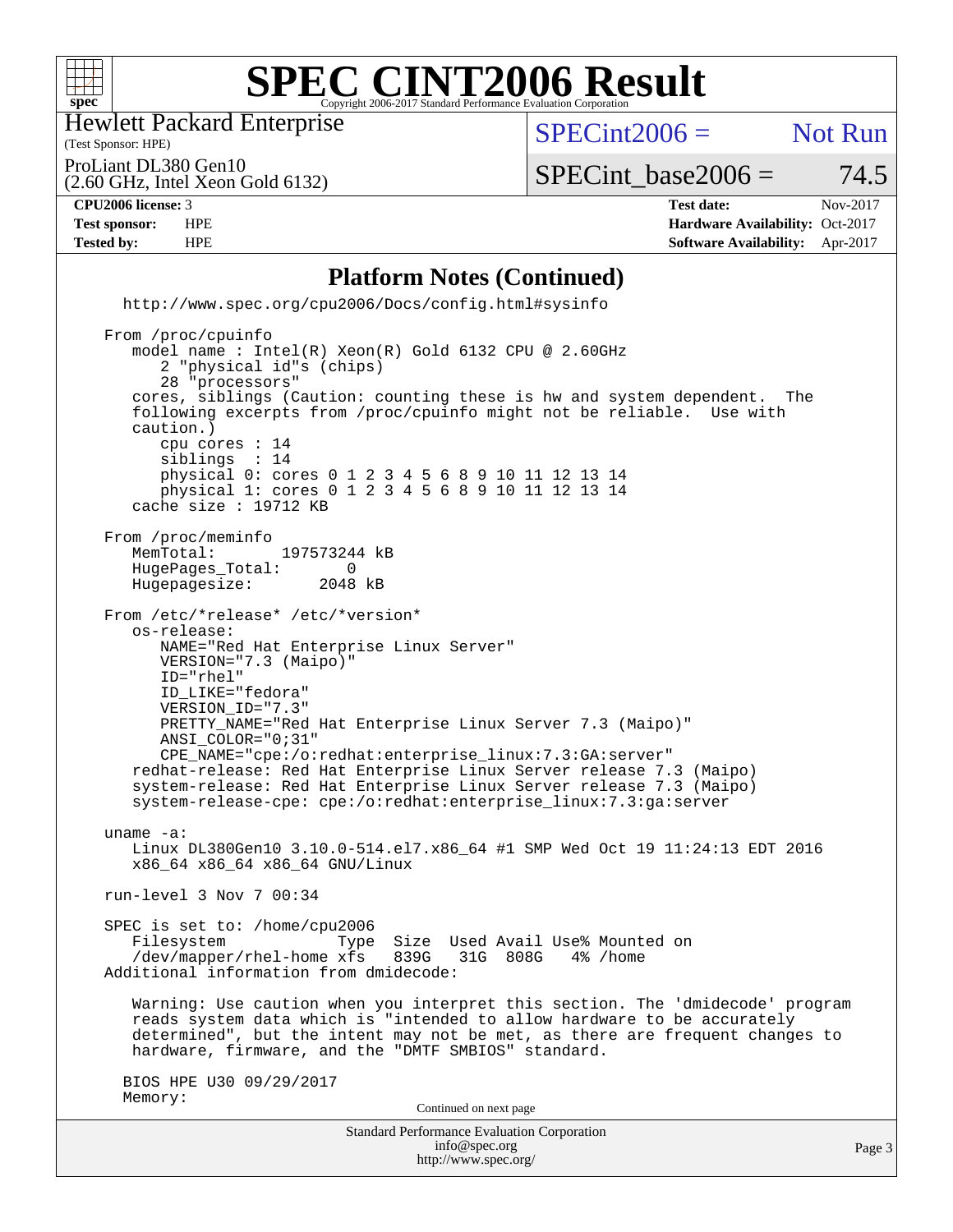

(Test Sponsor: HPE) Hewlett Packard Enterprise

 $SPECint2006 =$  Not Run

ProLiant DL380 Gen10

(2.60 GHz, Intel Xeon Gold 6132)

 $SPECTnt\_base2006 = 74.5$ **[CPU2006 license:](http://www.spec.org/auto/cpu2006/Docs/result-fields.html#CPU2006license)** 3 **[Test date:](http://www.spec.org/auto/cpu2006/Docs/result-fields.html#Testdate)** Nov-2017

**[Test sponsor:](http://www.spec.org/auto/cpu2006/Docs/result-fields.html#Testsponsor)** HPE **[Hardware Availability:](http://www.spec.org/auto/cpu2006/Docs/result-fields.html#HardwareAvailability)** Oct-2017 **[Tested by:](http://www.spec.org/auto/cpu2006/Docs/result-fields.html#Testedby)** HPE **[Software Availability:](http://www.spec.org/auto/cpu2006/Docs/result-fields.html#SoftwareAvailability)** Apr-2017

#### **[Platform Notes \(Continued\)](http://www.spec.org/auto/cpu2006/Docs/result-fields.html#PlatformNotes)**

24x UNKNOWN NOT AVAILABLE 8 GB 2 rank 2666 MHz

(End of data from sysinfo program)

#### **[General Notes](http://www.spec.org/auto/cpu2006/Docs/result-fields.html#GeneralNotes)**

Environment variables set by runspec before the start of the run:  $KMP$  AFFINITY = "granularity=fine, compact" LD\_LIBRARY\_PATH = "/home/cpu2006/lib/ia32:/home/cpu2006/lib/intel64:/home/cpu2006/sh10.2" OMP\_NUM\_THREADS = "28"

 Binaries compiled on a system with 1x Intel Core i7-4790 CPU + 32GB RAM memory using Redhat Enterprise Linux 7.2

# **[Base Compiler Invocation](http://www.spec.org/auto/cpu2006/Docs/result-fields.html#BaseCompilerInvocation)**

[C benchmarks](http://www.spec.org/auto/cpu2006/Docs/result-fields.html#Cbenchmarks): [icc -m64](http://www.spec.org/cpu2006/results/res2017q4/cpu2006-20171114-50650.flags.html#user_CCbase_intel_icc_64bit_bda6cc9af1fdbb0edc3795bac97ada53)

[C++ benchmarks:](http://www.spec.org/auto/cpu2006/Docs/result-fields.html#CXXbenchmarks) [icpc -m64](http://www.spec.org/cpu2006/results/res2017q4/cpu2006-20171114-50650.flags.html#user_CXXbase_intel_icpc_64bit_fc66a5337ce925472a5c54ad6a0de310)

# **[Base Portability Flags](http://www.spec.org/auto/cpu2006/Docs/result-fields.html#BasePortabilityFlags)**

 400.perlbench: [-DSPEC\\_CPU\\_LP64](http://www.spec.org/cpu2006/results/res2017q4/cpu2006-20171114-50650.flags.html#b400.perlbench_basePORTABILITY_DSPEC_CPU_LP64) [-DSPEC\\_CPU\\_LINUX\\_X64](http://www.spec.org/cpu2006/results/res2017q4/cpu2006-20171114-50650.flags.html#b400.perlbench_baseCPORTABILITY_DSPEC_CPU_LINUX_X64) 401.bzip2: [-DSPEC\\_CPU\\_LP64](http://www.spec.org/cpu2006/results/res2017q4/cpu2006-20171114-50650.flags.html#suite_basePORTABILITY401_bzip2_DSPEC_CPU_LP64) 403.gcc: [-DSPEC\\_CPU\\_LP64](http://www.spec.org/cpu2006/results/res2017q4/cpu2006-20171114-50650.flags.html#suite_basePORTABILITY403_gcc_DSPEC_CPU_LP64) 429.mcf: [-DSPEC\\_CPU\\_LP64](http://www.spec.org/cpu2006/results/res2017q4/cpu2006-20171114-50650.flags.html#suite_basePORTABILITY429_mcf_DSPEC_CPU_LP64) 445.gobmk: [-DSPEC\\_CPU\\_LP64](http://www.spec.org/cpu2006/results/res2017q4/cpu2006-20171114-50650.flags.html#suite_basePORTABILITY445_gobmk_DSPEC_CPU_LP64) 456.hmmer: [-DSPEC\\_CPU\\_LP64](http://www.spec.org/cpu2006/results/res2017q4/cpu2006-20171114-50650.flags.html#suite_basePORTABILITY456_hmmer_DSPEC_CPU_LP64) 458.sjeng: [-DSPEC\\_CPU\\_LP64](http://www.spec.org/cpu2006/results/res2017q4/cpu2006-20171114-50650.flags.html#suite_basePORTABILITY458_sjeng_DSPEC_CPU_LP64) 462.libquantum: [-DSPEC\\_CPU\\_LP64](http://www.spec.org/cpu2006/results/res2017q4/cpu2006-20171114-50650.flags.html#suite_basePORTABILITY462_libquantum_DSPEC_CPU_LP64) [-DSPEC\\_CPU\\_LINUX](http://www.spec.org/cpu2006/results/res2017q4/cpu2006-20171114-50650.flags.html#b462.libquantum_baseCPORTABILITY_DSPEC_CPU_LINUX) 464.h264ref: [-DSPEC\\_CPU\\_LP64](http://www.spec.org/cpu2006/results/res2017q4/cpu2006-20171114-50650.flags.html#suite_basePORTABILITY464_h264ref_DSPEC_CPU_LP64) 471.omnetpp: [-DSPEC\\_CPU\\_LP64](http://www.spec.org/cpu2006/results/res2017q4/cpu2006-20171114-50650.flags.html#suite_basePORTABILITY471_omnetpp_DSPEC_CPU_LP64) 473.astar: [-DSPEC\\_CPU\\_LP64](http://www.spec.org/cpu2006/results/res2017q4/cpu2006-20171114-50650.flags.html#suite_basePORTABILITY473_astar_DSPEC_CPU_LP64) 483.xalancbmk: [-DSPEC\\_CPU\\_LP64](http://www.spec.org/cpu2006/results/res2017q4/cpu2006-20171114-50650.flags.html#suite_basePORTABILITY483_xalancbmk_DSPEC_CPU_LP64) [-DSPEC\\_CPU\\_LINUX](http://www.spec.org/cpu2006/results/res2017q4/cpu2006-20171114-50650.flags.html#b483.xalancbmk_baseCXXPORTABILITY_DSPEC_CPU_LINUX)

## **[Base Optimization Flags](http://www.spec.org/auto/cpu2006/Docs/result-fields.html#BaseOptimizationFlags)**

[C benchmarks](http://www.spec.org/auto/cpu2006/Docs/result-fields.html#Cbenchmarks): [-xCORE-AVX2](http://www.spec.org/cpu2006/results/res2017q4/cpu2006-20171114-50650.flags.html#user_CCbase_f-xCORE-AVX2) [-ipo](http://www.spec.org/cpu2006/results/res2017q4/cpu2006-20171114-50650.flags.html#user_CCbase_f-ipo) [-O3](http://www.spec.org/cpu2006/results/res2017q4/cpu2006-20171114-50650.flags.html#user_CCbase_f-O3) [-no-prec-div](http://www.spec.org/cpu2006/results/res2017q4/cpu2006-20171114-50650.flags.html#user_CCbase_f-no-prec-div) [-parallel](http://www.spec.org/cpu2006/results/res2017q4/cpu2006-20171114-50650.flags.html#user_CCbase_f-parallel) [-qopt-prefetch](http://www.spec.org/cpu2006/results/res2017q4/cpu2006-20171114-50650.flags.html#user_CCbase_f-qopt-prefetch) [-auto-p32](http://www.spec.org/cpu2006/results/res2017q4/cpu2006-20171114-50650.flags.html#user_CCbase_f-auto-p32)

[C++ benchmarks:](http://www.spec.org/auto/cpu2006/Docs/result-fields.html#CXXbenchmarks)

[-xCORE-AVX2](http://www.spec.org/cpu2006/results/res2017q4/cpu2006-20171114-50650.flags.html#user_CXXbase_f-xCORE-AVX2) [-ipo](http://www.spec.org/cpu2006/results/res2017q4/cpu2006-20171114-50650.flags.html#user_CXXbase_f-ipo) [-O3](http://www.spec.org/cpu2006/results/res2017q4/cpu2006-20171114-50650.flags.html#user_CXXbase_f-O3) [-no-prec-div](http://www.spec.org/cpu2006/results/res2017q4/cpu2006-20171114-50650.flags.html#user_CXXbase_f-no-prec-div) [-qopt-prefetch](http://www.spec.org/cpu2006/results/res2017q4/cpu2006-20171114-50650.flags.html#user_CXXbase_f-qopt-prefetch) [-auto-p32](http://www.spec.org/cpu2006/results/res2017q4/cpu2006-20171114-50650.flags.html#user_CXXbase_f-auto-p32) [-Wl,-z,muldefs](http://www.spec.org/cpu2006/results/res2017q4/cpu2006-20171114-50650.flags.html#user_CXXbase_link_force_multiple1_74079c344b956b9658436fd1b6dd3a8a) [-L/sh10.2 -lsmartheap64](http://www.spec.org/cpu2006/results/res2017q4/cpu2006-20171114-50650.flags.html#user_CXXbase_SmartHeap64_63911d860fc08c15fa1d5bf319b9d8d5)

> Standard Performance Evaluation Corporation [info@spec.org](mailto:info@spec.org) <http://www.spec.org/>